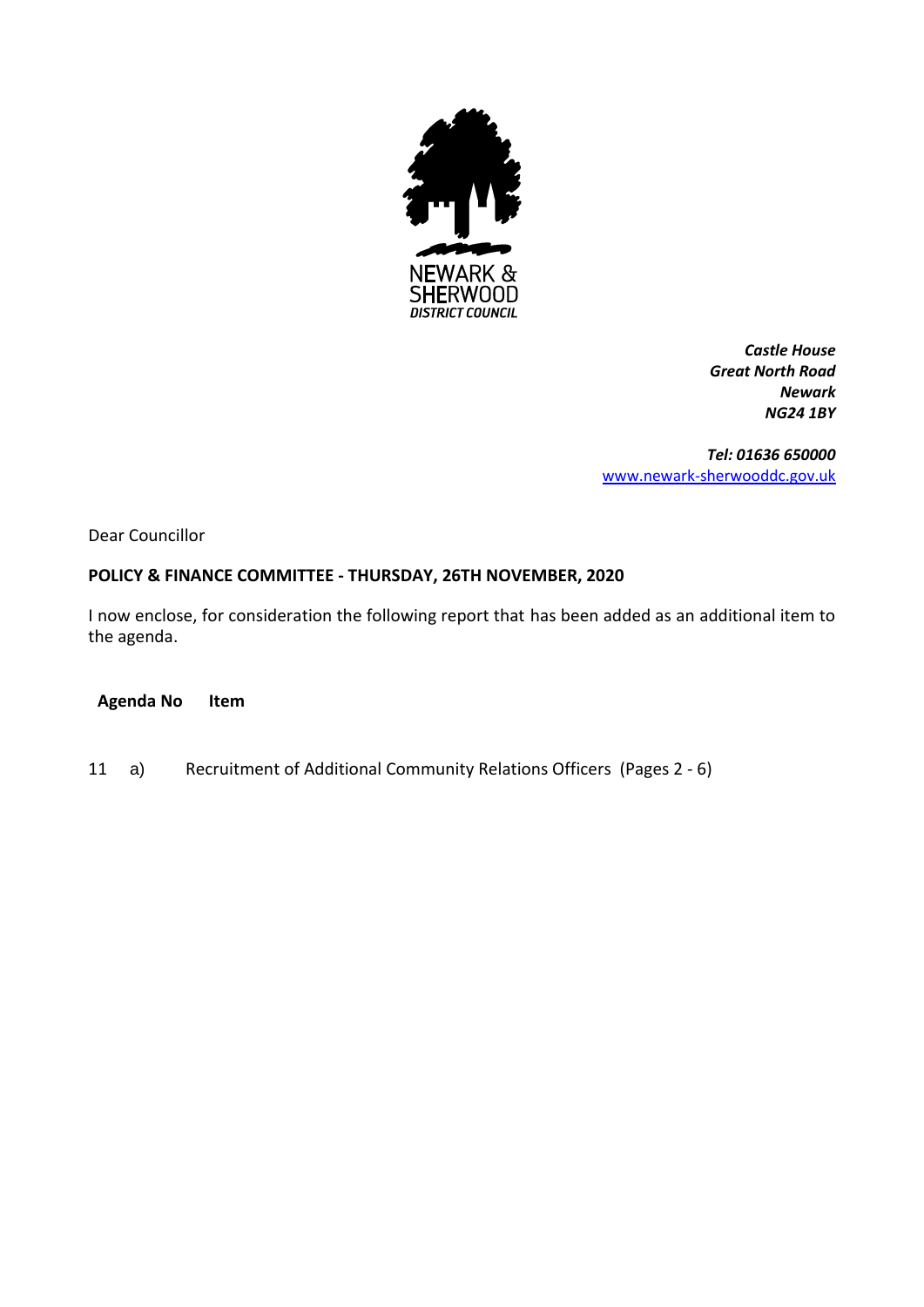#### **POLICY & FINANCE COMMITTEE 26 NOVEMBER 2020**

In accordance with Section  $100(B)(4)(b)$  of the Local Government Act 1972, the Chairman has agreed to take this item as a late item of business in order to facilitate the recruitment to the proposed Community Relations Officer posts as soon as possible.

## **RECRUITMENT OF ADDITIONAL COMMUNITY RELATIONS OFFICERS**

## **1.0 Purpose of Report**

- 1.1 To secure approval for the proposed recruitment of two additional full time permanent Community Relations Officers to increase capacity and resilience within the Health Improvement & Community Relations/HART Team as part of the restructure proposals within the wider Housing, Health & Wellbeing Directorate.
- 1.2 It is also recognised that there is some urgency to recruit to the posts in order to respond in a timely manner to the impacts of Covid 19 and the associated challenges of winter in terms of increased risk of adverse weather conditions and potential flooding which will require a Community Relations/HART response.

## **2.0 Background Information**

- 2.1 This is the first of three reports that will come to the Policy & Finance Committee around our response and recovery from Covid-19. This report should also be considered as a direction of travel for the Council to expand the existing team not just to help with response and recovery from Covid-19 (which could be with us for a while) but to support with emergencies such as adverse weather and flooding and creating extra capacity of the team to strengthen and support role of Members in their communities to build capacity and resilience.
- 2.2 Whilst we increasingly engage with the majority of residents through digital means, it is recognised that face to face contact for some remains of critical importance and the Community Relations Team is an important part of 'our face' in local communities. As we seek to enhance the representative role of elected Members in their patches, the Community Relations Team will have an increasingly important role to play, helping to raise their profile, link local Members up with local groups and provide advice and signposting etc. Agenda Item 11a<br>
Act 1972, the Chairman has<br>
ditate the recruitment to the<br>
ditate the recruitment to the<br>
distinct within the Health<br>
of the restructure proposals<br>
the posts in order to respond<br>
iated challenges of winter
- 2.3 In order to progress the support for the proposals it is deemed appropriate to recruit the Community Relations Officers element of the wider proposals as a matter of urgency. Accordingly the following detailed and costed proposals is presented for approval in order that recruitment to posts can proceed.

### **3.0 Proposals**

3.1 It is proposed that subject to Policy & Finance Committee's approval, two new Community Relations Officer posts are added to the establishment and budget provision made in the General Fund to cover future costs associated with the posts. The costs associated with the proposal are addressed in the Financial Implications section of this report.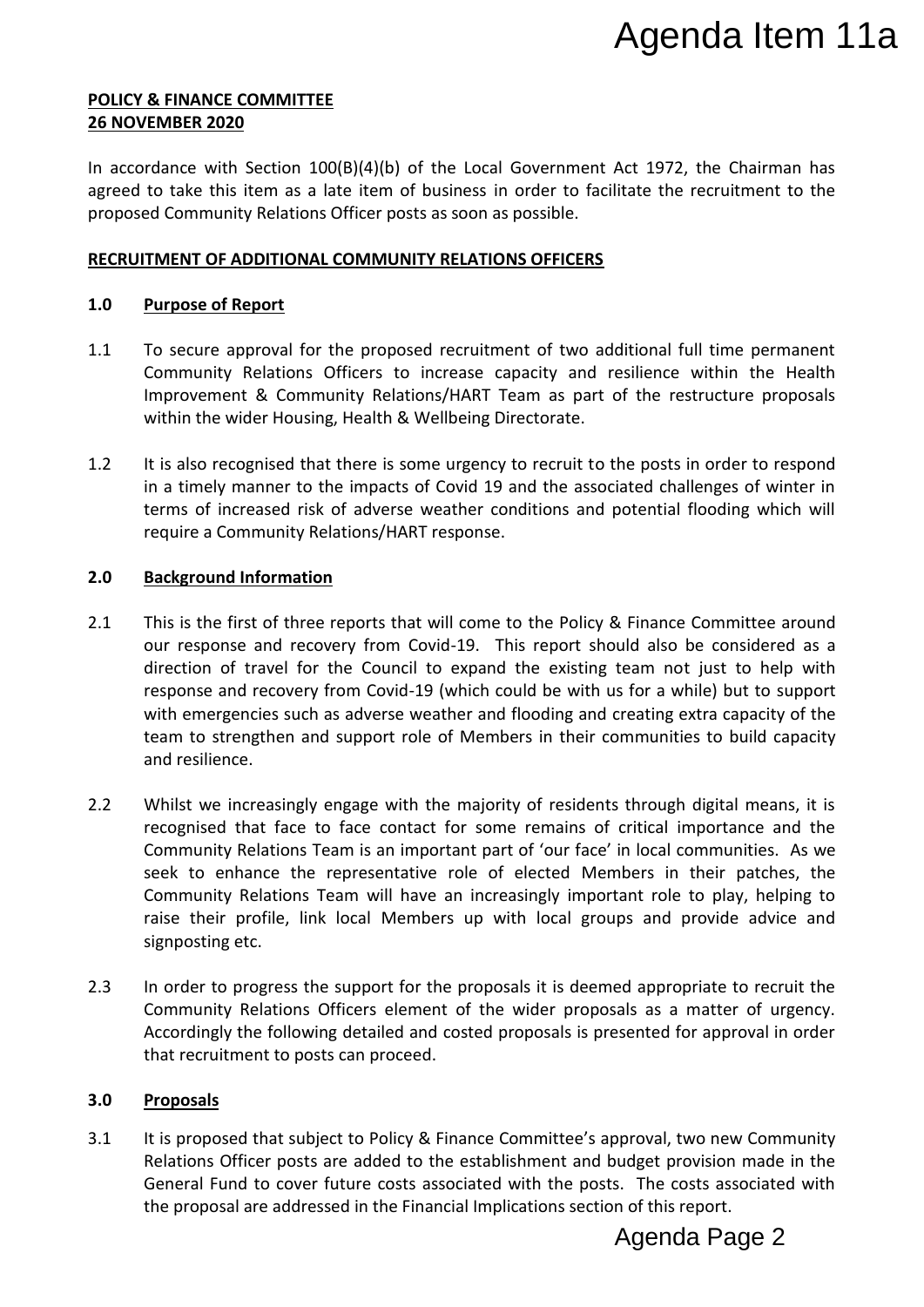- 3.2 It is further proposed that the recruitment exercise is progressed at pace through internal advertising and subject to satisfactory recruitment the posts be ready for deployment in January 2021.
- 3.3 As the proposed posts are additional in number to the existing Community Relations Officer posts no job evaluation process is required or negotiations with the Union.
- 3.4 A report outlining restructure proposals for HART was discussed at SLT on 15 September for consideration of additional resources. There was unanimous support for the principle of additional resources within the Health Improvement & Community Relations/HART Team in order to build capacity in three areas:
	- (a) providing an enhanced level of support to those in or at risk of hardship and offering more support to local community and voluntary groups;
	- (b) boosting our interventions in the local economy through major infrastructure schemes, town centre regeneration, investment in skills and business support;
	- (c) strengthening public health and public protection (in recognition that there is likely to be a COVID 'legacy' for some time to come).
- 3.5 The remit of the roles will be expanded to include supporting individuals and families who are being resettled through our various support programmes in conjunction with the Home Office so this function is integrated into the Community Relations Team rather than being seen as a stand-alone officer role.
- 3.6 Examples of how these Community Relation Officers can be used would be in such circumstances as facilitating partnership working between parish/town councils and local amenities to provide local hubs – providing dedicated support to all involved to achieve results collaboratively. Also, to take a locality lead to build networks, share best practice and models and makes links where there are synergies between groups and agencies that work in a place.
- 3.7 The current and proposed structures of the Health Improvement & Community Relations/Hart Team is attached as **Appendices A** and **B**. The proposed structure provides flexibility to work right across the Council's objectives (climate change, health & wellbeing, community safety) in a thematic way as well as aligning to housing management areas to develop local networks and partnership working both within and externally to the Council.

# **4.0 Equalities Implications**

4.1 This additional resource will provide improved support to the more vulnerable, in need and hard to reach areas of the community whilst providing employment opportunities within the district.

# **5.0 Digital Implications**

5.1 There are no digital implications arising from this report.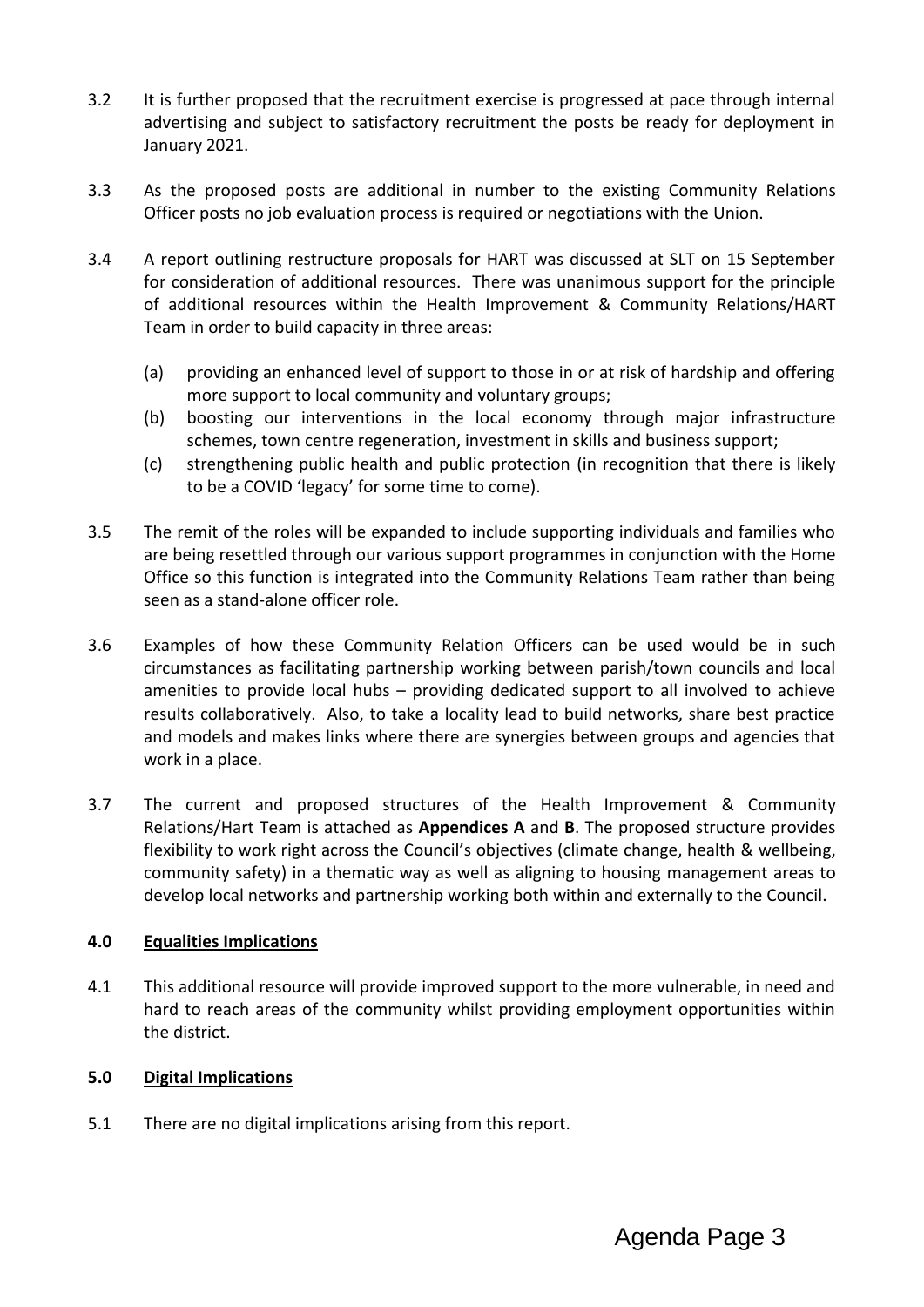# **6.0 Financial Implications FIN20-21/1840**

# Revenue Current Year

6.1 The additional cost for the two Community Relations Officers for a three month period from January through to March would be £17,500 including on-costs.

Currently there are forecast salary savings within the Housing, Health & Wellbeing General Fund service area due to various vacant posts. Sufficient budget is therefore available in order to meet the additional costs within the General Fund.

## Revenue Future Years

6.2 For 2021/22, the additional budget requirement is £75,125 including on costs for the two posts. These posts have been included as part of the draft budget setting process for the Council's overall General Fund.

# **7.0 Community Plan – Alignment to Objectives**

7.1 This report aligns to a number of objectives: Creating vibrant and self-sufficient local communities where residents look out for each other and actively contribute to the local area; reducing crime and anti-social behaviour and increase feelings of safety in our communities and improving the health and wellbeing of local residents.

### **8.0 RECOMMENDATIONS that:**

- **a) the proposal to recruit two additional Community Relations Officers to the existing Health Improvement and Community Relations/HART Team be approved; and**
- **b) budget provision of £75,125 be made within the General Fund budget for Housing, Health and Wellbeing for the 2021/22 financial year and future years be approved.**

### **Reason for Recommendations**

**To ensure the Health Improvement & Community Relations/HART Team structure is able to deliver Business Plan and Community Plan objectives and emergency response through the HART requirement.**

### Background Papers

Nil.

For further information please contact Suzanne Shead on Ext 5520.

Suzanne Shead Director – Housing, Health & Wellbeing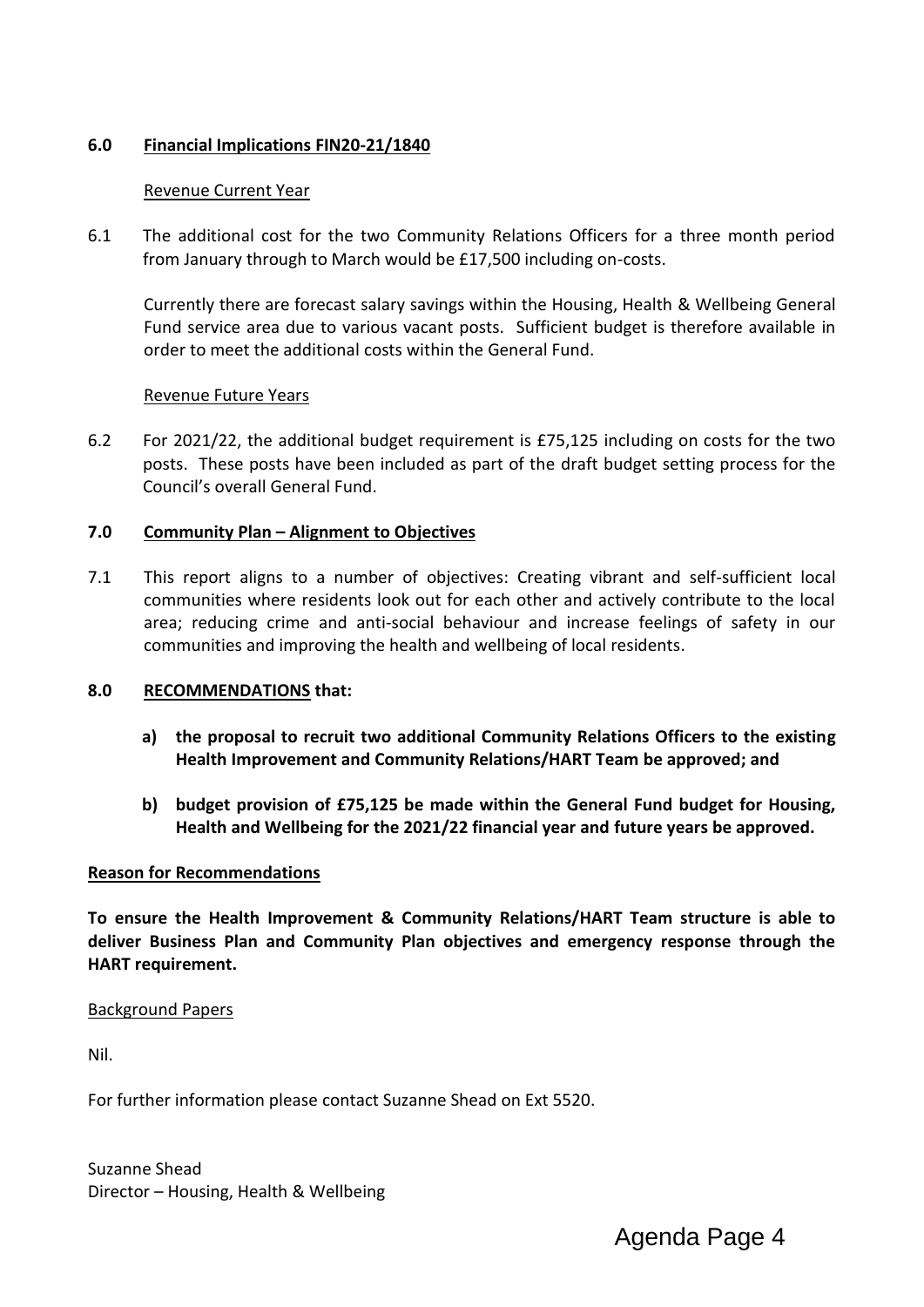### **APPENDIX A**

# **Current Community Relations Structure**